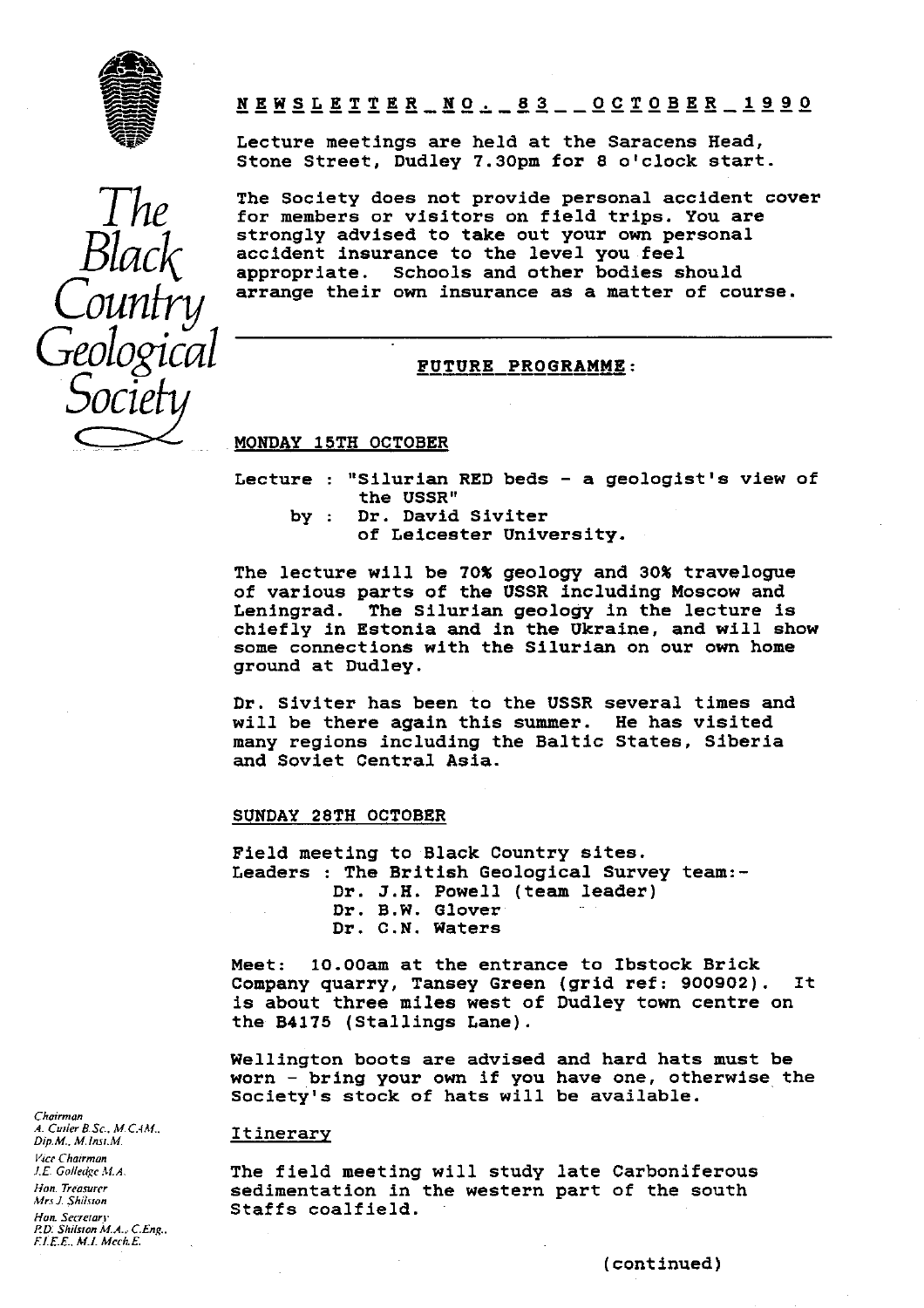In the morning it will examine new exposures , in the topmost Productive Coal Measures and the lower part of the Etruria Formation, .including volcaniclastic deposits, in the Tansey Green area. Changes in the sedimentary regime from paralic Coal Measures through to red-bed palaeosols of the Etruria Formation will be demonstrated in brick-pits in the area. Recently discovered volcaniclastic deposits, with well preserved plant stems and associated dykes of tuff and alkaline basalt, illustrate the onset of Variecan-deformation in-Etruria Formation times.

In the afternoon the party will visit exposures of the Enville Formation, near Gospel End, which exhibit a variety of fluvial bedforms and sedimentary structures; the petrography, provenance and palaeogeography of late Carboniferous strata will be outlined.

# MONDAY 19TH NOVEMBER

Lecture : "The Hornsleasow dinosaur excavation and sieving project" by : Roger Vaughan of Bath Museum.

Hornsleasow quarry (also known to geologists as Snowshill quarry) is near Broadway in Gloucestershire. It is a working quarry and in 1987 an amateur geologist noticed several huge dinosaur bones.which had been exposed by the quarrying. He alerted the staff at  $\sim$ Gloucester City Museum and a major site investigation was carried out, excavating the large bones and sieving the clay for smaller items.

Roger Vaughan played a major part in this enterprise, which recovered much fossil material - vertebrae, limb and girdle bones of a large sauropod dinosaur as well as many teeth and bones of smaller dinosaurs, lizards, crocodiles and small mammals.

 $\label{eq:2.1} \mathcal{L}=\frac{1}{2}\left(\mathcal{L}(\mathbf{r})\right)^{-1}=\frac{1}{2}\left(\mathcal{L}(\mathbf{r})\right)^{-1}\mathcal{L}(\mathbf{r})$ 

### FRIDAY 30TH NOVEMBER

15th Anniversary Dinner, with speaker. At the University Centre, Birmingham University.

The dinner will be an informal social function in the Hampton Room at the University Centre.

In addition to Dr. Beverly Halstead, the society has invited two other well known local geological personalities to help us celebrate this occasion.

It would be helpful if members and friends could purchase their tickets before the end of October to assist with the planning.

# <u>MONDAY, 14TH JANUARY 1991</u>

 $\frac{1}{\sqrt{2}}$ 

 $\mathbb{R}^2$  , which

ins Li

Lecture: "Britain underground". Caves, caving and geology<br>by: John Smith, Dudley Caves Rescue Team. John Smith, Dudley Caves Rescue Team.

This talk will cover cave systems in many parts of Britain, including South Wales, the Mendips, Forest of Dean, Derbyshire and the Yorkshire limestone country. It will also describe the extensive underground stone mines near Bath, the source of much of the building stone for that city.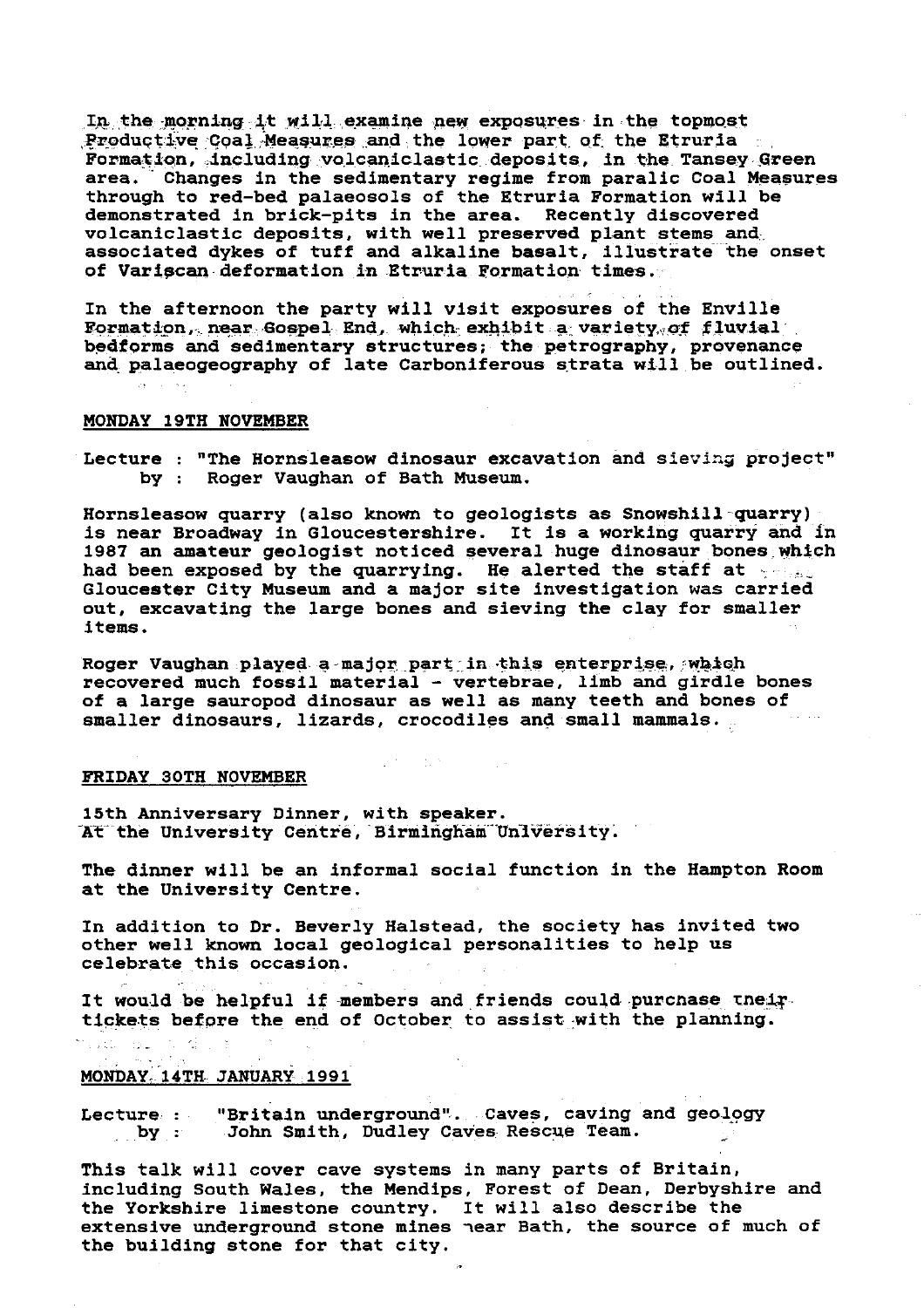John Smith is an enthusiastic caver with over 30 years experience. He has a great collection of caving photographs and will show hany of these, as well as describing his experiences in some reight ... corner's.

## MONDAY 25 THE FEBRUARY

AGM followed by "Geology in paradise" a talk on the Hawailan Islands by Paul Shilston.

Paul was in Hawaii in 1989 and will describe the Hawarian Tslands with their stunning scenery as well as their fascinating geology. range of volcanic features from active eruptions to old cones eroded down to sea level.

March : Lecture - (to be arranged).

SUNDAY<sup>LIST</sup>H APRIL Pield meeting to North Staffordshire. Leader <sup>for</sup> Mr. John Armitage.

# MONDAY 10TH JUNE

Evening field meeting to Saltweils Tecal nature reserve.

# FRIDAY 14TH - SUNDAY 16TH JUNE

Weekend field meeting to North Devon coast.

# **EDITORIAL**

Whilst much interest has been expressed in the 15th anniversary dinner, and we know of many members who are keen to attend, the organisation of this event requires a certain degree of forward planning. It is with this in mind that I would ask those wishing to attend to book their place or places as soon as possible so that firm numbers can be calculated by the end of the month. Although late November seems far ahead the speed with which the autumn term disappears is remarkable. Therefore, in order not to be disappointed and to help the organisers please complete your reservation as soon as you are able. A form is included in this newsletter.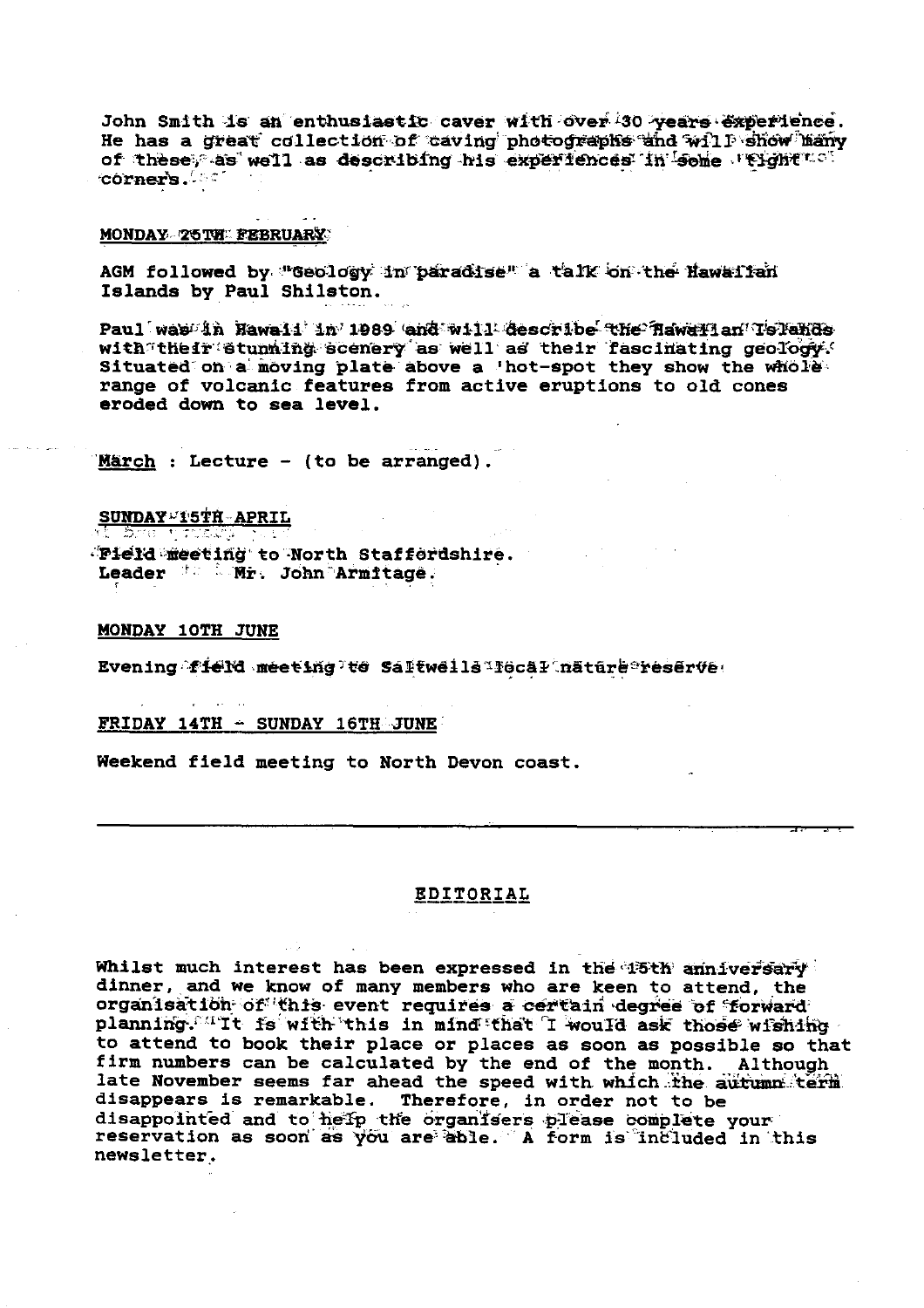"You don "F get something for nothing" is a phrase often heard and in the From the Papers' section there is a prime example. While we have all enjoyed a summer of Mediterranean quality, those whose homes rest upon shrinking clay beds will be wishing for a more typical British -climate in future years. As insurance premiums rise to cover repair costs, those who reside in more geologically sound areas will also suffer. This however could pale into  $\sim$ insignificance at the thought of the effects of global warming on. the areas of eastern England which are below sea level; but a Dutch professor has an answer and a most Interesting one - see From the Papers.

Finally, it is hoped that the government's White Paper proves to be effective in making progress towards a cleaner and conserved environment as each year more and more pollution related problems. Environment as each year more and more portution related pro

Field excursion to the Malvern Hills, Saturday 21st July 1990 Leader: Dr David Bullard

美彩

the security

It was a fine summer morning as participants met below the.. Herefordshire Beacon.  $\mathcal{L}^{\text{max}}_{\text{max}}$ 

المنافع فأنبي

salva pr

 $\mathbb{R}^2$ 

 $\sim 10^{11}$ 

**Collection** 

After ascending through the impressive Iron Age earthworks which: once fortified this high point on the Malvern Hills, Dr Bullard's outlined the main geological features visible from the summit. Looking northwards the upstanding mass of the resistant Precambrian Malvernian: rocks is seen as a north-south trending, elongated line' of hills, some 8km long by 1km wide, extending to the end of the outcrop-beyond North Hill. The highest point is at the Worcester  $\cdots$  $\texttt{Beacoh}$ ,  $\texttt{425m}$ ,  $\ldots$ ,  $\ldots$ 

Southwards the Malvernian continues as a sharp, narrow, more broken ridge far- another <sup>a</sup> '5kin to- Chass <sup>e</sup> End Hill, 191m.

Beyond the great eastern boundary fault of the Malvern Hills is the low-lying Worcester Basin, site of the Vale of Severn, with the state continental Triassic and marine Jurassic strata at outcrop. The land surface there ranges mostly between 10m and 60m above sea and level. -Seismic evidence suggests that Malverian beasement below the Worcester-Basin may in places be around 2000m deep, giving some measure of the large throw of the eastern Malvern boundary fault and  $\Gamma$ Chadwick, 'JGS, 1985). The second service of the service of the service of the service of the service of the service of the service of the service of the service of the service of the service of the service of the service

 $\sim 10^{-10}$   $^{-1}$ 

By contrast, the scenery and geology west of the Malvern range is dominated by sweeping wooded ridges and intervening arable valleys, corresponding respectively with marine limestones and thicker shales of Silurian age (410-435 m. y.). The land is higher than in the Worcester Basin, ranging between 100m and 200m above sea level. Looking north from the Herefordshire Beacon along the striketof the Silurian strata the familiar sequence of rock units is discernable; from the shaly Llandovery Wyche Formation, west dipping-and immediately overlying the Malvernian, upwards through the Woolhope Limestone, Coalbrookdale Shales, Much Wenlock Limestone, E\_ton Shales, Aymestry Limestone and on to the red marls of the Ledbury Formation.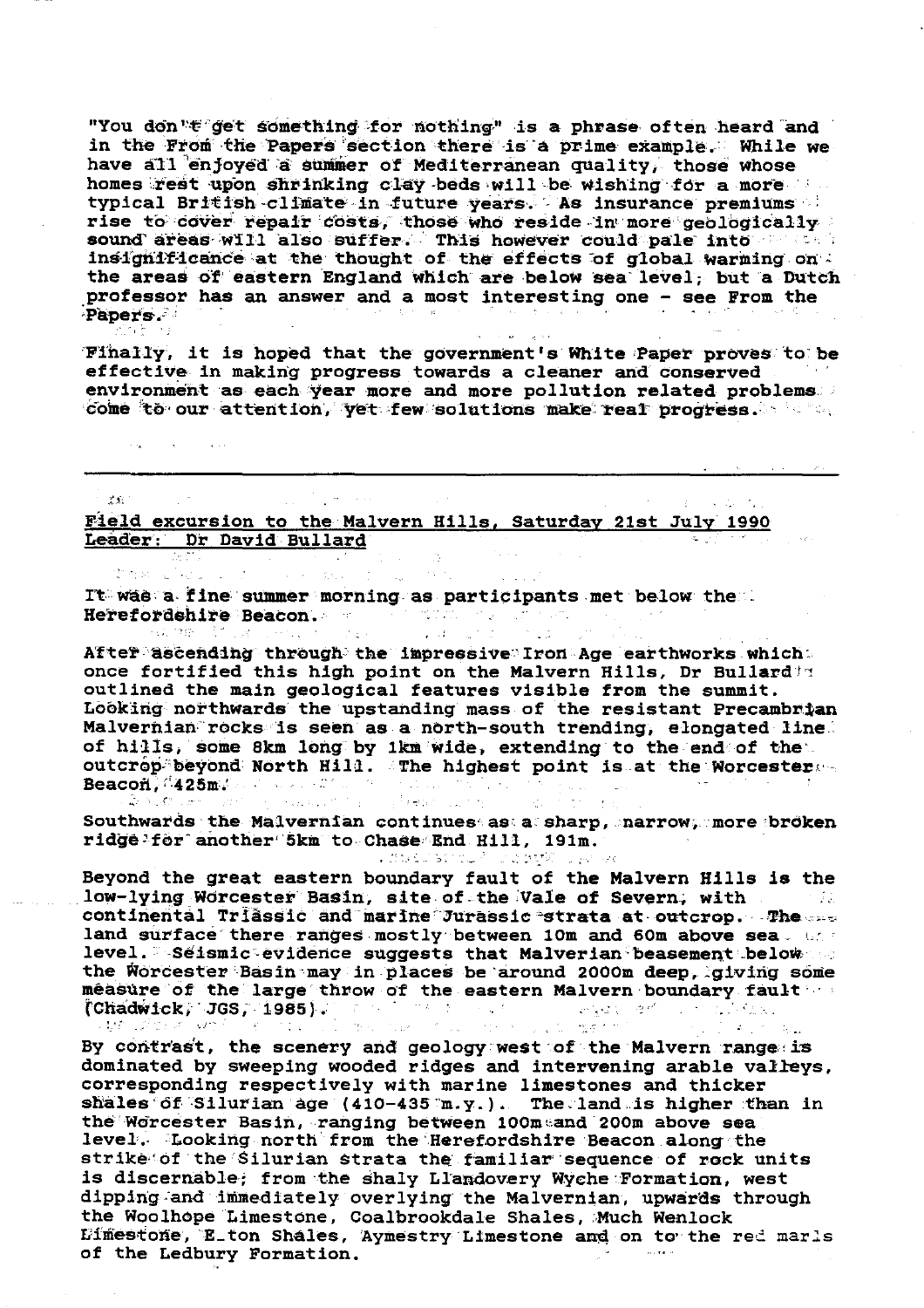The Precambrian Malvernian rocks themselves usually appear as . small, patchy natural exposures, some of which were examined en route to Broad Down and the Giant's Cave. They consist of an av  $\int \int \frac{1}{\sqrt{1-\frac{1}{\sqrt{1-\frac{1}{\sqrt{1-\frac{1}{\sqrt{1-\frac{1}{\sqrt{1-\frac{1}{\sqrt{1-\frac{1}{\sqrt{1-\frac{1}{\sqrt{1-\frac{1}{\sqrt{1-\frac{1}{\sqrt{1-\frac{1}{\sqrt{1-\frac{1}{\sqrt{1-\frac{1}{\sqrt{1-\frac{1}{\sqrt{1-\frac{1}{\sqrt{1-\frac{1}{\sqrt{1-\frac{1}{\sqrt{1-\frac{1}{\sqrt{1-\frac{1}{\sqrt{1-\frac{1}{\sqrt{1-\frac{1}{\sqrt{1-\frac{1}{\sqrt{1-\frac{1}{\sqrt{1-\frac{1}{\sqrt{1$ diorites, conalites, hornblendites, gneisees and schiste  $\alpha$ ? for considerably weathered and with some eecondary mineralisation. Radiometric age determinations have indicated late Proterozoic, angund 600; m. y. but the full age range and tectonic/metamorphic. history of the Malverian rocks are not entirely understood.

and month center that information from the second threat and have At Broad Down and Hangman's Hill are exposures of various lavas and These belong to the Warren House Volcanics, which pyroclastics. are Precambrian in age but are mappable as a unit distinct from the Malvernian. Contacts are unclear but probably faulted. The spaces Giant's Cave exposure consists of spilitic lava, inregularly ortyce jointed. with some epidote weining and haematite staining, and with shadowy forms of the pillow structures characteristic of submarine lavas. Rhyolites and other more felsic lavas also occur in the Warren House Group.

After lunch Dr Bullard guided our party around the extensive quarry at the Gullet, south of Swinyard Hill. Among the complex but well exposed Malvernian rocks are schists and other foliated metamorphic rocks, intruded by dolerite dykes and diorite masses. Pink granite-like rock and crystalline quartz occur as small pods and lenses in some of the metamorphic rocks, and larger more irregular masses of pink granite appear to intrude the schists and digrites. Complex jointing and faulting are much in evidence, with some faults clearly of the low-angle thrust variety and others steep or verticalisa

**Constitution** 计可行程序 医心包的 医病毒症 in for \$ 10  $\sim 10^{-1}$  M  $_\odot$ High at the north west corner of the Gullet Quarry a sharp contact. is seen between the Malvernian rocks and steeply west-dipping sense marine Llandovery sediments of the Wyche Formation Atopoints n where the actual contact surface is visible it is unconformables grit, pebbles and cobbles of Malvernian derivation form a thinrough conglomerate on top of a sculpted, presumably wave-eroded, surface of the Malvernian basement rocks. Brachiopod shells, advoc crinoid debris and other fossil fragments occur in the first few. centimetres of the basal Wyche Formation.

adi ah afi hungay tayla da ina kala yang da About 25m stratigraphic thickness of the Wyche Formation is any see

expased....It consists of well bedded grey to olive-grey siltstones and shales with calcareous layers and a few purplish coloured. bands famings of 70° near the base diminish westwards to about fears. 40%. Brachiopod shells, corals and gastropods are easily found and a few graptolites have been recorded. Pronounced ripple marks are visible on the upper surface of an 80cm thigh fine-grained hard sandstone layer. Other features include small scale flow marking. burriows and numerous other traces probably made by small benthic  $\mathfrak{g}$  , we get  $\mathbb{R}^3$  $organisms.$  $\sim 10^6$  $\frac{1}{2}$  ,  $\frac{1}{2}$  ,  $\frac{1}{2}$ 

 $\mathbf{L}^2 = \mathbf{M}^2$  ,  $\mathbf{A}^2 = \mathbf{M}^2$  ,  $\mathbf{S}^2 = \mathbf{M}$  $\mathcal{F}_\text{L}$  , and  $\mathcal{F}_\text{L}$  and  $\mathcal{F}_\text{L}$  $\mathcal{A}_{\mathcal{A}_1}$  , and The field day ended with an examination of Cambrian quartzite a few hundred metres west of the Gullet Quarry. This formation is also, in unconformable contact with the underlying Malvernian. It is  $\omega_{\rm{c}}$ coarse, quartzose, sometimes pebbly and very hard. In the fewsquare metres of accessible exposure bedding is not easily ... distinguishable from jointing. Some chitinous brachiopods have been recorded here but our party found none. Glearly this formation is overstepped not far away by the much younger sediments of the Wyche Formation.

 $\sim 10$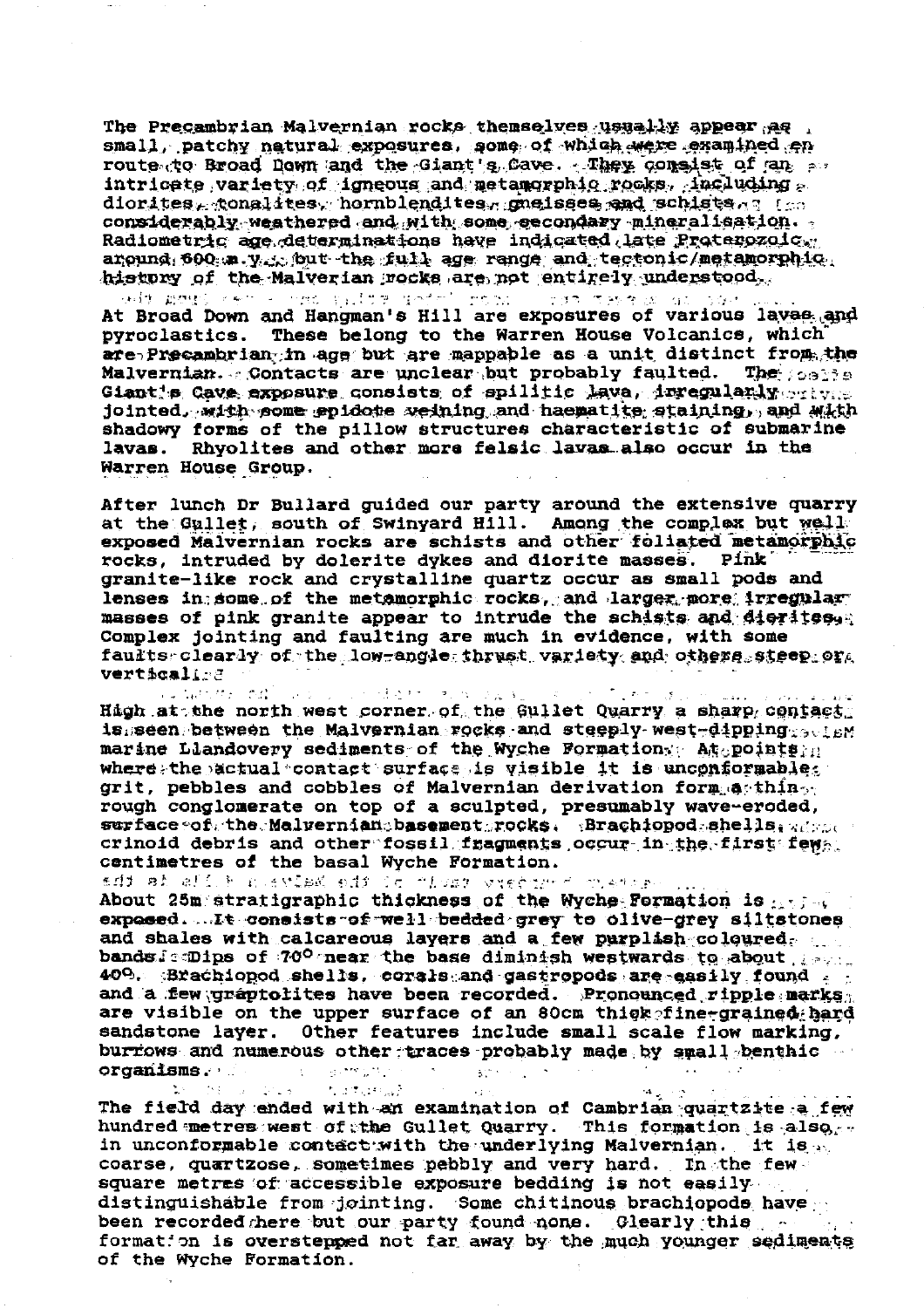The day proved hot and sunny and the noise of the many revellers in and around the quarry pool was at times a distraction, but Dr Bullard gave us a fine sampling of Malvern geology and we are most grateful to him for his informative guidance.

# **DAVID GOSSAGE**

4. 第二三章

# B.C.G.S. NEWS

### 1.

- **Bristol University** 
	- Interpreting geological maps, by R. Bradshaw.  $(a)$ Neekend course 9-11 November 1990. Dillington College, Illminster, Somerset. Tel: Illminster 52427 or 53875.
	- $(b)$ Geological Miscellany: V1 by R. Bradshaw. Weekend course 15-17 February 1991. Urchfont Manor College, Devizes, Wilts. tel: Chirton 495 or 496. ປະສອບ ການເຊຊະນີ້ ທີ່ຈະການ Bonary ໃຫຍ່ເປັນເປັນ ເປັນ Galactic Luck (10). しきひんえきあびょう ひ
	- Courses organised by Deptartment for Continuing  $(c)$ Education, Wills Memorial Building, Queens Road, Bristol **BS8 1HR: BEARER MEDIATORS** 
		- \* Geology in Western Ireland Connemara, Clare and Mayo 129 April to 8 May 1991. The communication of the Property
		- \* Geology of the Northumberland and Tweed basins. 9-11 May 1991 200 M MARCH 21 MARCH 2000 COMPANIES
		- \* Geology in North West Scotland. 1-7 June 1991.
		- \* Geology field mapping. We have a search 15-20 June 1991.
		- \* Santorini: living with a volcano. 5-18 September 1991.
		- \* Dinosaurs and geology in Western Canada 7-20 September 1991
		- \* Ice and Fire: Geology and scenery in Iceland. 2 weeks August 1991.

#### $2.$ Birmingham University

- Introducing Geology: P. Toghill BSc PhD.  $(a)$ From 2nd October 10.30-12.30pm £20. Ten meetings at Winterbourne. Peter Toghill has recently had his work "Geology of Shropshire" published and this should be of interest to members.
- Petrography: Rocks and Minerals under the Microscope.  $(b)$ R. Ixer BSc PhD. From 8th October, 7.30pm at the School of Earth Sciences. Ten meetings. £22.
- Fossils an Introduction to Palaeontology.  $(c)$ Dr C.H. Sounds. 5 From 4th October at 7.30pm in School of earth Sciences. Ten meetings £21.